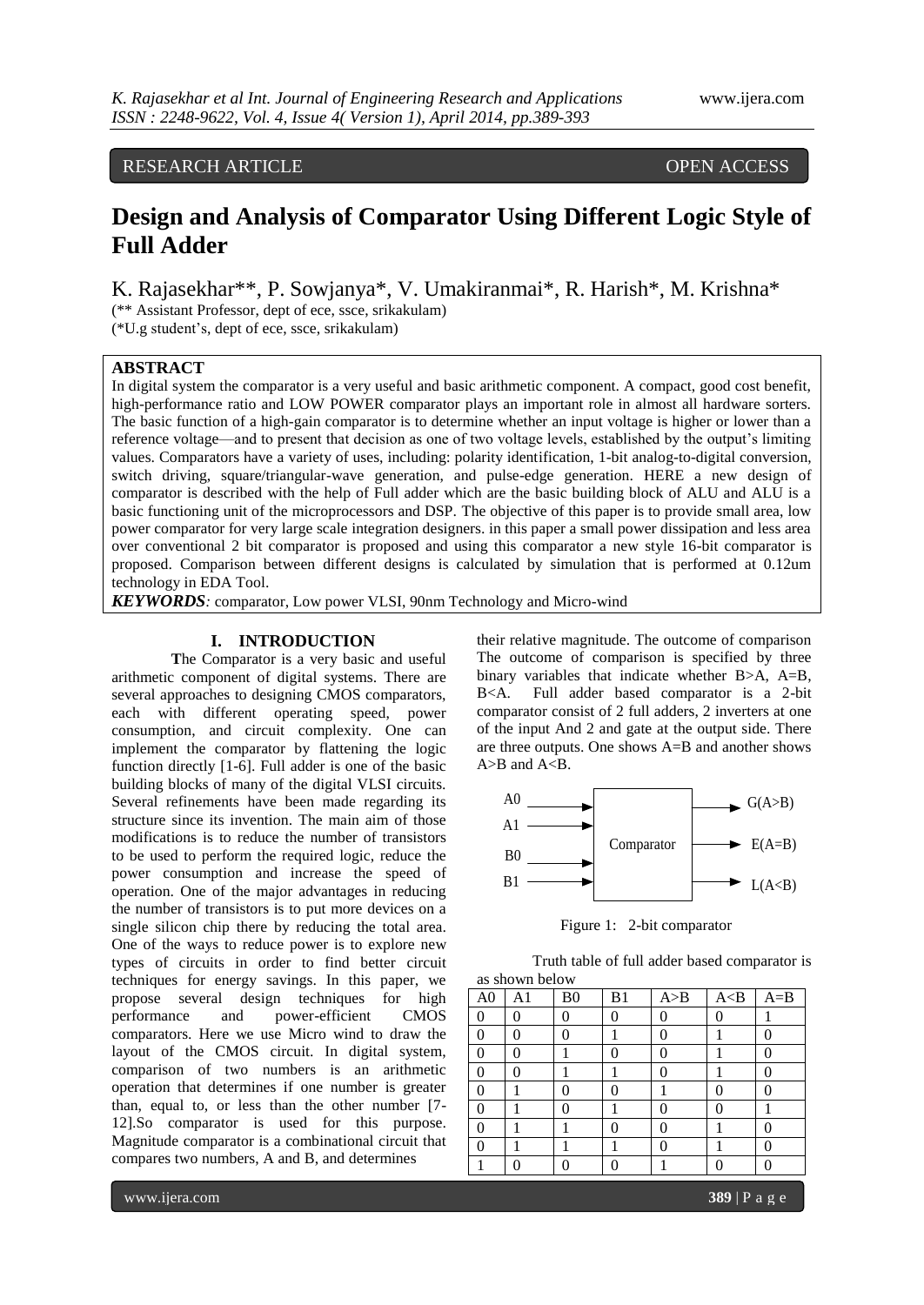*K. Rajasekhar et al Int. Journal of Engineering Research and Applications* www.ijera.com *ISSN : 2248-9622, Vol. 4, Issue 4( Version 1), April 2014, pp.389-393*

# **II. RELATED RESEARCH WORKS**

A basic full adder has three inputs and two outputs which are sum and carry. The logic circuit of this full adder can be implemented with the help of XOR gate, AND gates and OR gates. The logic for sum requires XOR gate while the logic for carry requires AND, OR gates. The basic logic diagram for full adder using its Boolean equations with basic gates can be represented as shown below.



Fig.2Logic diagram of basic full adder

The XOR gate is the basic building block of the full adder circuit. The performance of the full adder can be improved by enhancing the performance of the XOR gate. Several refinements have been made in its structure in terms of transistors to increase the performance of full adder. The early designs of XOR gates were based on eight transistors or six transistors that are conventionally used in most designs. The main intention of reducing this transistor count is to reduce the size of XOR gate so that large number of devices can be configured on a single silicon chip. There by reducing the area and delay. There by reducing the area and delay. reducing the area and delay.



Fig.3.Logic diagram of basic full adder comparator

The layout design of the basic full adder based comparator is shown in fig.4. layout is the general concept that describes the geometrical representation of the circuits by the means of layers.Different logical layers is used by designers to generate the layout.



Fig.4.layout design of basic full adder based comparator

The logic diagram of hybrid full adder is as shown below .this logic style consist of two xor gate and one multiplexer.



Fig.5.logic diagram of hybrid FULL ADDER

The comparator using hybrid full adder is shown in fig.6.the comparator consumes more power and area as compared to the basic full adder based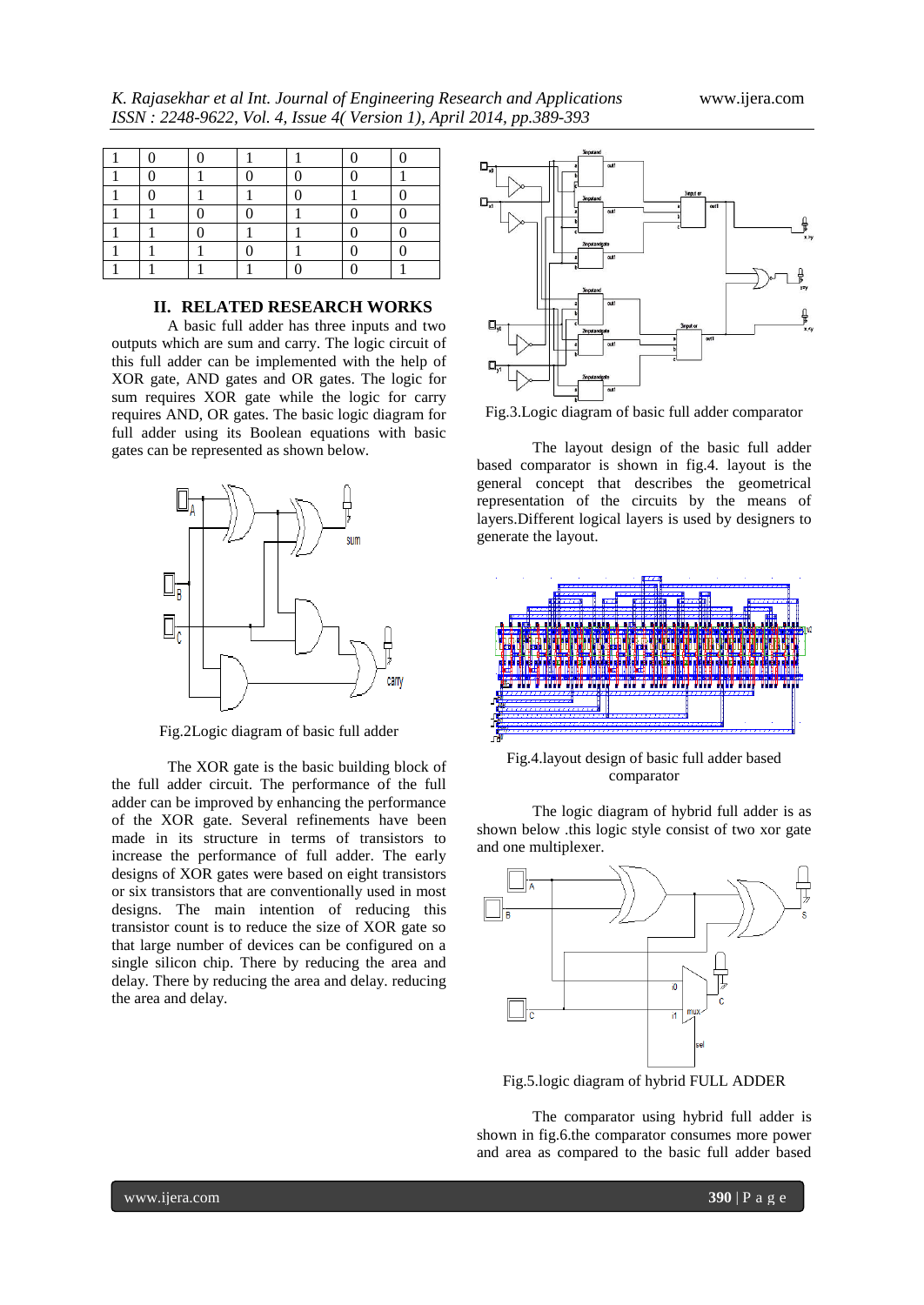comparator. It consists of four xor gate, two multiplexer, two not gate and two AND gate. Comparator has four input (A1, A0, B1, B0) and three outputs (A=B, A>B,A>B).



Fig.6.Logic diagram of basic full adder comparator

The layout design of the basic full adder based comparator is shown in fig.6.. layout is the general concept that describes the geometrical representation of the circuits by the means of layers.Different logical layers is used by designers to generate the layout.



Fig.7.layout design of basic full adder based comparator

### **III. PROPOSED WORK**

Proposed work of comparator is based on another logic style of full adder.this logic style of comparator provides less power consumption than other logic styles described in this paper. The implementation of new logic full adder based comparator is shown in fig.9.It consists of two full

adders, two inverters at one of the input and two AND gates at the output of the comparator and one ex-or gate at the output. It has four input (A1, B1, A0, B0) and three outputs(A=B, B>A,A>B).The full adder is designed by using the 3-t x-nor gate. It consists of three transistors.



**3T X-NOR GATE** Fig.8.Logic diagram of 3t x-nor gate



Fig.9.Logic diagram of 8transistor full adder



comparator

www.ijera.com **391** | P a g e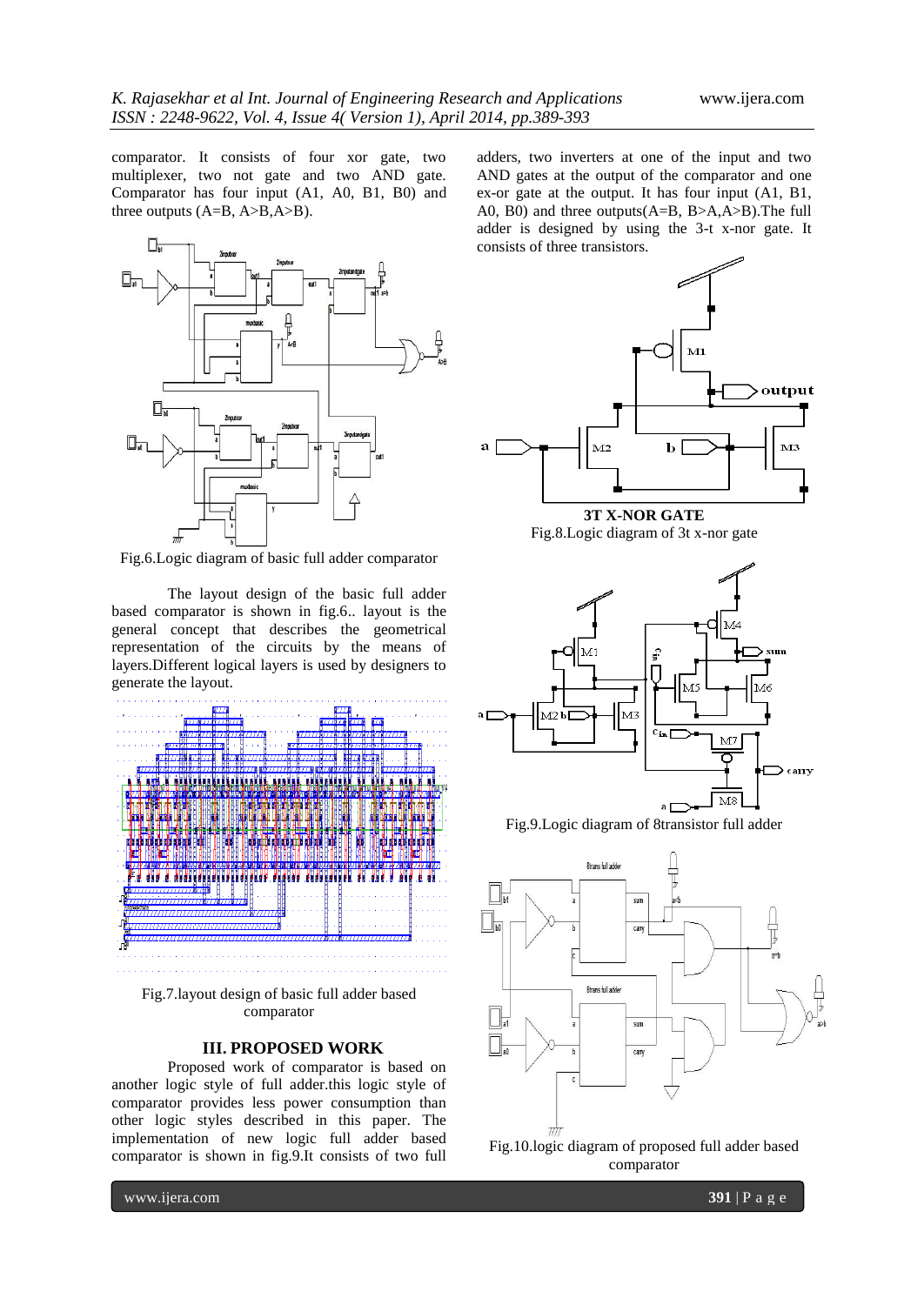This comparator consists of two 3 transistor full adders and two inverters and two and gates and the ex-or gate.The power consumption is decreases compared o the basic full adder and the hybrid full adderthe figure was shown above.

The layout design of comparator using another logic of full adder is shown in fig.10.layout is the general concept that describes the geometrical representation of the circuits by the means of layers and polygons. Different logical layers are used by designers to generate the layout. Different logical layers are used by the designers to generate the layout.

The layout for the proposed 2-bit comparator using

3-t x-or based full adder is shown below.



**Fig.11.layout design of proposed full adder based** comparator 16 bit comparator using 2- bit comparator:



The 16 bit comparator is designed based on he 2 bit comparator. It consists of 15 2-bit comparators. And it consists of 32 inputs and three outputs taken as  $(A< B, A=B, A>B)$ .the figure was shown above.

#### **IV. ANALYSIS AND COMPARISON**

Analysis and comparison of different logic styles of comparator using various logic styles of full adder is shown in table.2. Simulations are obtained in Micro wind Tool. First step in obtaining the simulations is to compile the Verilog file in Micro wind 3.1. Verilog file is created from the circuit diagram, which is designed in the schematic. The Verilog file is now compiled in Micro wind 3.1. After the compilation of Verilog file, the layout for the circuit diagram drawn in schematic will be generated in Micro wind. After that simulations are performed on the layout generated using Verilog files. The results are simulated at room temperature .the table is shown below. The future scope for this paper is designing of 16 bit comparator.